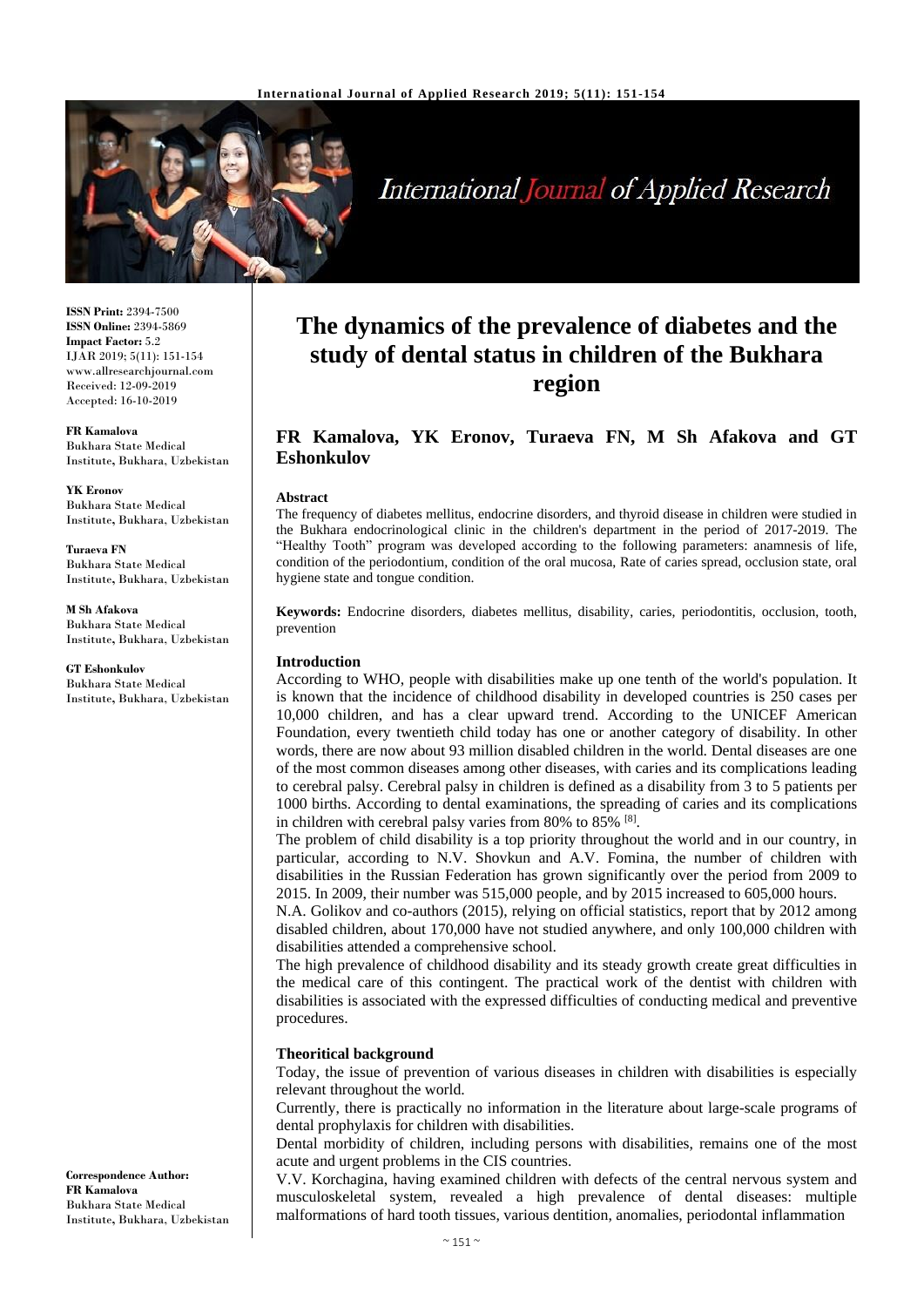due to poor oral hygiene. The author points out the difficulties of diagnosis and treatment of dental pathology in this category of patients.

E.V. Mikhailova evaluated the organization of dental care for 2-18 years old children with disabilities. The prevalence of caries in preschool children was 87.5%, with an average intensity according to the KP-3.2 index; in school-age children 74.4%; maxillofacial anomalies in schoolchildren were diagnosed in 80.1% of cases, the prevalence of periodontal tissue diseases was 100%; with an oral hygiene index of 2.3. The quality of dental care, estimated by the index "level of dental care", was 9% for preschool children, 21% for schoolchildren, which corresponded to a poor and insufficient level of dental care.

A.K. Iordanishvili, L.N. Soldatova, evaluating the dental status of children with diabetes, assessed somatic pathology for the condition of hard tissues of teeth, periodontal and the level of individual hygiene. Children were watched for a year. It has been established that children with type I diabetes mellitus are more likely than healthy children to suffer from periodontal inflammatory pathology, and their dental caries is more intense than in children without somatic diseases.

#### **Literature review**

Diabetes mellitus is one of the progressive diseases worldwide leading to a large number of complications in various systems of the body, including dentofacial. The data of the WHO expert commission indicates an increase in the number of patients with diabetes mellitus worldwide, by 5- 10% annually, and in the Russian Federation over the past 5 years there has been an increase in incidence from 10.4 to 13.4 cases per 100,000 children  $[3, 6, 7]$ . Childhood diabetes is a serious problem. In this regard, this disease is among the first priority-oriented national health programs of all countries of the world  $[1, 2]$ .

In diabetes mellitus, changes in the oral mucosa occur. The epithelial layer becomes thinner, the size of cellular elements decreases, and elastic fibers thicken. With this disease, salivation is disturbed, the quantity and quality are reduced, which prevents the development of pathology of the mucous membrane. According to some authors, dental health in patients with diabetes is deteriorating.

Pathological processes that occur in the pancreas with type 1 diabetes in children are reflected to one degree or another in all tissues of the body, but the earliest expressed disorders are determined on the mucous membrane of the oral cavity and on the dorsal surfaces of the tongue  $[4, 5]$ .

The positive effects of chronic catarrhal gingivitis in children with objective evidence, but also the PMA and clinical evaluation results, were found in patients with localized. In this way, the local was effective in treating patients with chronic catarrhal gingivitis. Additionally, the disease has been prevented from recovering the normal physiological condition of the milk, the intoxication centers in the child's body have been reduced and the efficacy of chewing is improved  $^{[9]}$ .

**Purpose of work:** To study the features of the dental status in children with diabetes mellitus and improve the condition of periodontal tissues. Improving the effectiveness of primary prevention of major dental diseases in children with diabetes who are under clinical supervision in an endocrinological clinic in Bukhara.

**Tasks:** To determine the prevalence and intensity of dental caries, dentofacial anomalies, the prevalence of periodontal tissue diseases. To develop "Healthy Tooth" lessons for children and adolescents with varying degrees of endocrinological diseases and introduce them into the educational process.

#### **Materials and Methods**

Clinical studies were conducted in the regional endocrinological clinic, at the children's department. Observations were conducted for children aged 6 to 18 years. In 2017, the number of general patients was 420, of which 121, disabled children received social benefits from the state.

During the observation among endocrinological diseases, the total number of children with diabetes was 350, of which 21 were newly diagnosed.

In 2018, the number of general patients was 470, of which 173 children received social benefits. Among all endocrinological diseases, diabetes mellitus-368 gives a high rate, 23 of which were first detected.

In 2019 (over 8 months), the number of patients was 296, of which 88 were children receiving social benefits.

The analysis showed that diabetes is often found among children in hospital care.

A comprehensive study of the oral cavity included the identification of patient complaints, medical history, visual examination, an index assessment of the state of hard tissues of teeth and periodontal tissues.

In the course of the study, we developed the Healthy Tooth program, which included the following parameters:

- Anamnesis of life;
- Bleeding gums a periodontal condition;
- The condition of the oral mucosa;
- The prevalence of caries;
- Condition of occlusion;
- The state of oral hygiene;
- The state of the tongue.

**Table 1:** The number of patients under clinical supervision in the regional endocrinological clinic in the children's department

| No.            | <b>Disease</b>            | <b>General</b> | <b>Girls</b> |
|----------------|---------------------------|----------------|--------------|
|                | Endocrine disorders       | 5029           | 2772         |
| $\overline{c}$ | Thyroid disease           | 3000           | 1892         |
| 3              | Diffusegoiter             | 2822           | 1764         |
| 4              | Congenital hypothyroidism | 14             | 10           |
| 5              | Nodulargoiter             | 62             | 47           |
| 6              | Thyrotoxinosis            | 23             | 22           |
| 7              | <b>Diabetes</b>           | 159            | 111          |
| 8              | <b>Pituitary Disease</b>  | 76             | 28           |
| 9              | Pituitary hypofunction    | 76             | 28           |
| 10             | Itsenko-Cushing           |                |              |
| 11             | Reproductive system       | 291            | 46           |
| 12             | Turner Syndrome           | 11             |              |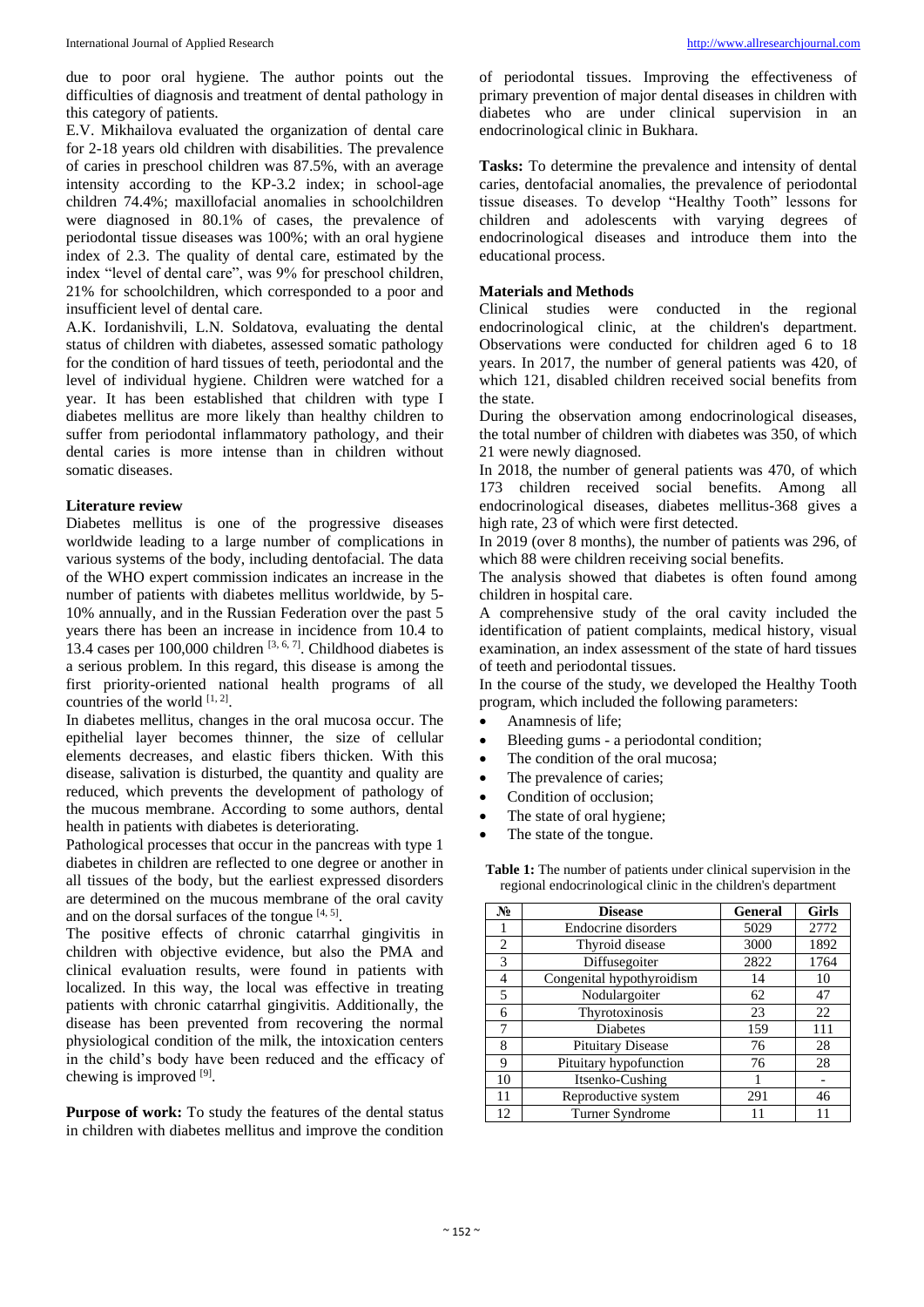**Table 2:** The number of patients with newly diagnosed diseases in the regional endocrinological clinic in the children's department

| <b>Disease</b>              | 2017 | 2018 | 2019 (untilSeptember) |
|-----------------------------|------|------|-----------------------|
| <b>Diabetes</b>             | 21   | 23   | 20                    |
| Diabetes insipidus          | 22   | 18   | 15                    |
| Hypotheriosis               |      |      |                       |
| Diffusegoiter               |      | ◠    |                       |
| Syndrome Shershevsky Turner |      |      |                       |
| Nodulargoiter               |      |      |                       |
| Congenital hypothyroidism   |      | 12   |                       |
| Hypovizard warfism          |      | O    |                       |
| Itsenko-Cushing             |      |      |                       |
| Obesity                     |      |      |                       |

**Table 3:** The number of patients in the regional endocrinological clinic in the children's department for the period 2017-2019.

| No | <b>Disease</b>      |      |
|----|---------------------|------|
|    | Endocrine disorders | 5036 |
|    | Thyroid disease     | 4708 |
|    | Endemicgoiter       | 4703 |
|    | Nodulargoiter       |      |
|    | Reproductive system | 34   |
|    | Cryptorchidism      | 25   |
|    | Obesity             | 52   |

#### **Resultant Discussion**

Analyzing the history of the life and illness of children suffering from type I diabetes, we found that in 38% of cases they had a hereditary predisposition to this pathology, in 10% of cases it was provoked by a stressful situation, 11% of patients noted the first symptoms after transferred viral infection. 41% of the observed children and their parents did not associate the onset of the disease with any factor.

According to the parents, it was found that a change in the general condition of the initial period of the disease was noted in 89.2% of children, and only 10.8% of cases the patients did not present characteristic complaints, and the diagnosis was established by additional laboratory tests of blood serum.

88% of children were bothered by gum bleeding when brushing their teeth and eating. At the same time, these changes in periodontal tissues often appeared 1.5-2 years before diagnosis. There was gingival hyperemia, gum bleeding. When examining the appearance of the red border and lips of 57% of children, a change in the oral cavity was observed with type 1 diabetes mellitus, children did not always complain of hypo salivation. When examining the oral cavity, a decrease in the humidity of the oral mucosa was observed. According to the results of the CPU, we noted a high intensity of caries in children with this pathology.

The intensity of caries was determined using the indicator KPU + kpu according to Yu. A. Fedorov, V.V. Volodkina.

During the study, the state of the tongue of patients with type I diabetes mellitus, we observed a slight pathology of the tongue - slightly overlaid, and the papilla of the tongue tended to change color and size.

We conducted a lesson "Healthy Tooth" once a week in an endocrinology clinic for children with diabetes. Under this program, we have developed the following parameters for the prevention of dental diseases:

- Oral hygiene;
- Teeth cleaning;
- Selection of brushes and pastes;
- Selection of hygiene products;
- Means for rinsing;
- **Proper nutrition.**

In the course of preventive measures, we closely communicated with the parents of children with diabetes, who were shown an individual approach when choosing hygiene products, the choice of brushes, pastes, therapeutic rinses and gels. Equally important is the role of good nutrition in the prevention of oral diseases. Parents were advised to visit the dentist every three months, diabetes control, compliance with simple hygiene rules, in order to avoid the occurrence of dangerous diseases of the oral cavity caused by the underlying diabetes.

As a result of a serious condition with this pathology, an unsatisfactory hygienic condition of the oral cavity was observed, which prevents full-fledged individual oral hygiene. Poor oral hygiene has contributed to the development of inflammatory diseases of periodontal tissues such as catarrhal and hypertrophic gingivitis and periodontitis.

#### **Conclusion**

It was found that diabetes in children among endocrinological diseases is more common. The study of the dental status during the examination in children with diabetes mellitus showed that carrying out preventive work with parents to increase the level of knowledge about the care of the teeth and oral cavity of their children gives a significant effect and optimal dental health outcome.

When examining children, the dentist should pay attention to the presence of changes in the oral mucosa and the red border of the lips. When informing parents about the heredity of diabetes, the dentist must collect a thorough history of the child.

#### **References**

- 1. Dedov II. Guidelines for Pediatric Endocrinology. M., Universum Publishing, 2006, 600.
- 2. Khomenko LA. Therapeutic dentistry of children. Kiev, 2007.
- 3. Alimsky AV. Pediatric Dentistry and Prevention. Moscow, 2015.
- 4. Kuzmina EM. Prevention of dental diseases. Moscow, 2003.
- 5. Persin LS, Elizarova VM, Dyakova SV. Dentistry for children. Moscow, 2015.
- 6. Yanushevich OO. Pediatric Dentistry. Moscov, 2017.
- 7. Kuryakina NV. Dental prophylaxis. N. Novgorod, 2005.